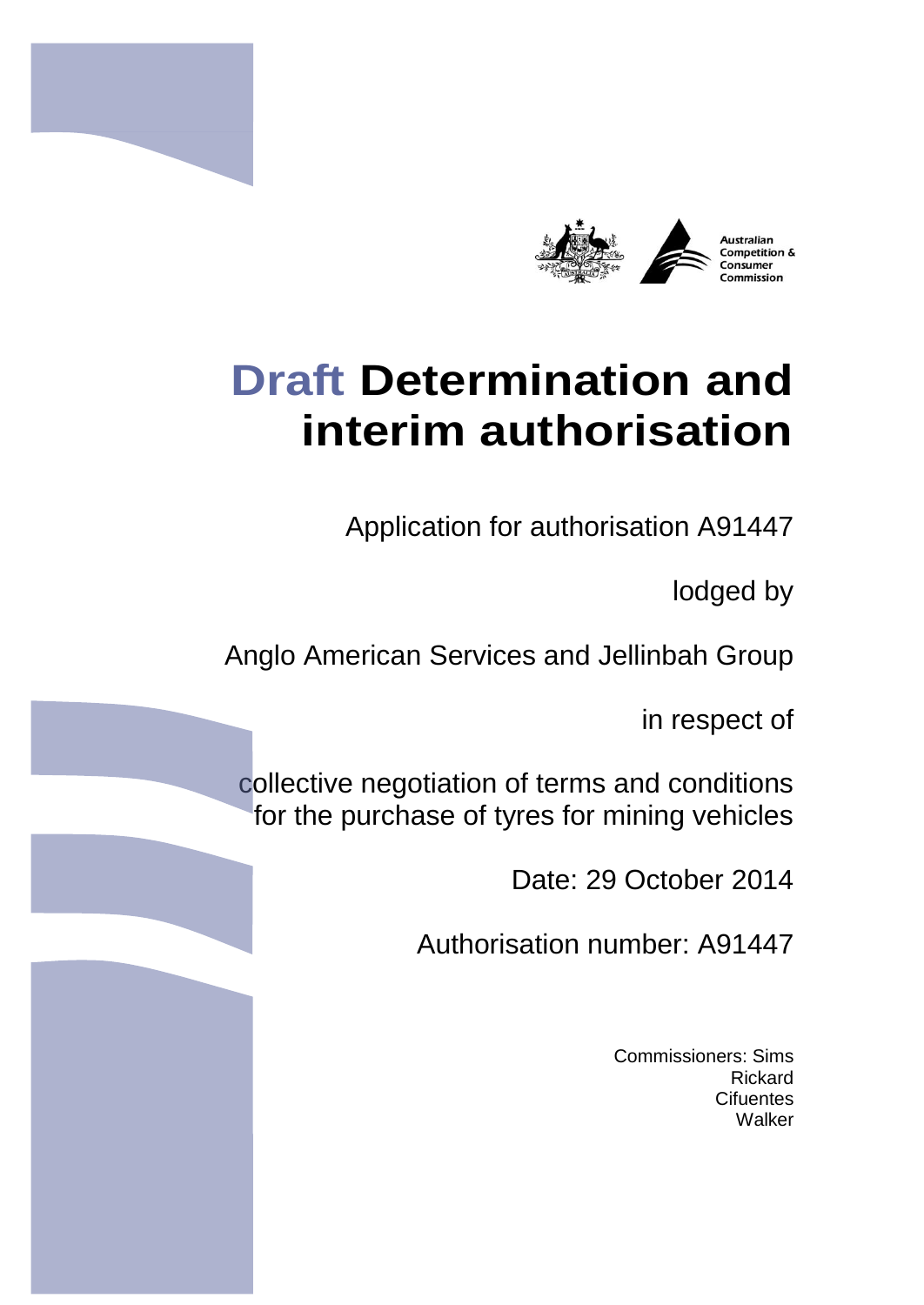## **Summary**

**The ACCC proposes to grant authorisation for 5 years to Anglo American Services and Jellinbah Group to collectively negotiate terms and conditions for the purchase of tyres for mining vehicles.**

**The ACCC will seek submissions in relation to this draft determination before making its final decision.** 

**The ACCC has granted interim authorisation to allow the Applicants to collectively negotiate terms and conditions for the purchase of tyres for mining vehicles. Interim authorisation will remain in place until the date the ACCC's final determination comes into effect or until the ACCC revokes interim authorisation.**

# **The application for authorisation**

- 1. On 7 August 2014 Anglo American Services (UK) Ltd (**Anglo Services UK**) and Jellinbah Group Pty Ltd (**Jellinbah**) (together, the **Applicants**) applied for authorisation. The Applicants are seeking authorisation for 5 years to collectively negotiate terms and conditions for the purchase of tyres for mining vehicles (the **Conduct**).
- 2. The Applicant also requested interim authorisation to enable it to engage in the Conduct while the ACCC is considering the substantive application.

# **Background**

- 3. Anglo American Services UK is part of the Anglo American group of companies (**Anglo American**). Anglo American produces thermal and metallurgical coal for domestic consumption and export. The group currently produces approximately 30 million tonnes of coal per annum from mines in Queensland and New South Wales.
- 4. Anglo American Services UK performs a procurement function of obtaining goods and services on behalf of Anglo American. As part of its procurement function, Anglo Services UK has entered into a framework agreement with Transityre B.V. (the **Supplier**). The framework agreement sets out the key terms and conditions that will apply to the purchase of tyres by Anglo American from the Supplier. Tyres are then to be provided to Anglo American by the most appropriate affiliate of the Supplier in the various local areas in which Anglo American operates.
- 5. Jellinbah is a Queensland based coal mining company focussed primarily on metallurgical coal, and produces just under 10 million tonnes of coal per annum. Anglo American owns a minority interest in Jellinbah, such that Jellinbah is not a related body corporate of Anglo American.
- 6. The Applicants submit there are two suppliers of first tier quality large earthmover tyres to the mining sector in Australia: Michelin and Bridgestone. The Applicants submit they do not consider second tier earthmover tyres to be a comparable product. The Applicants submit that Anglo American and Jellinbah acquire a small proportion of the large earthmover tyres used in mining.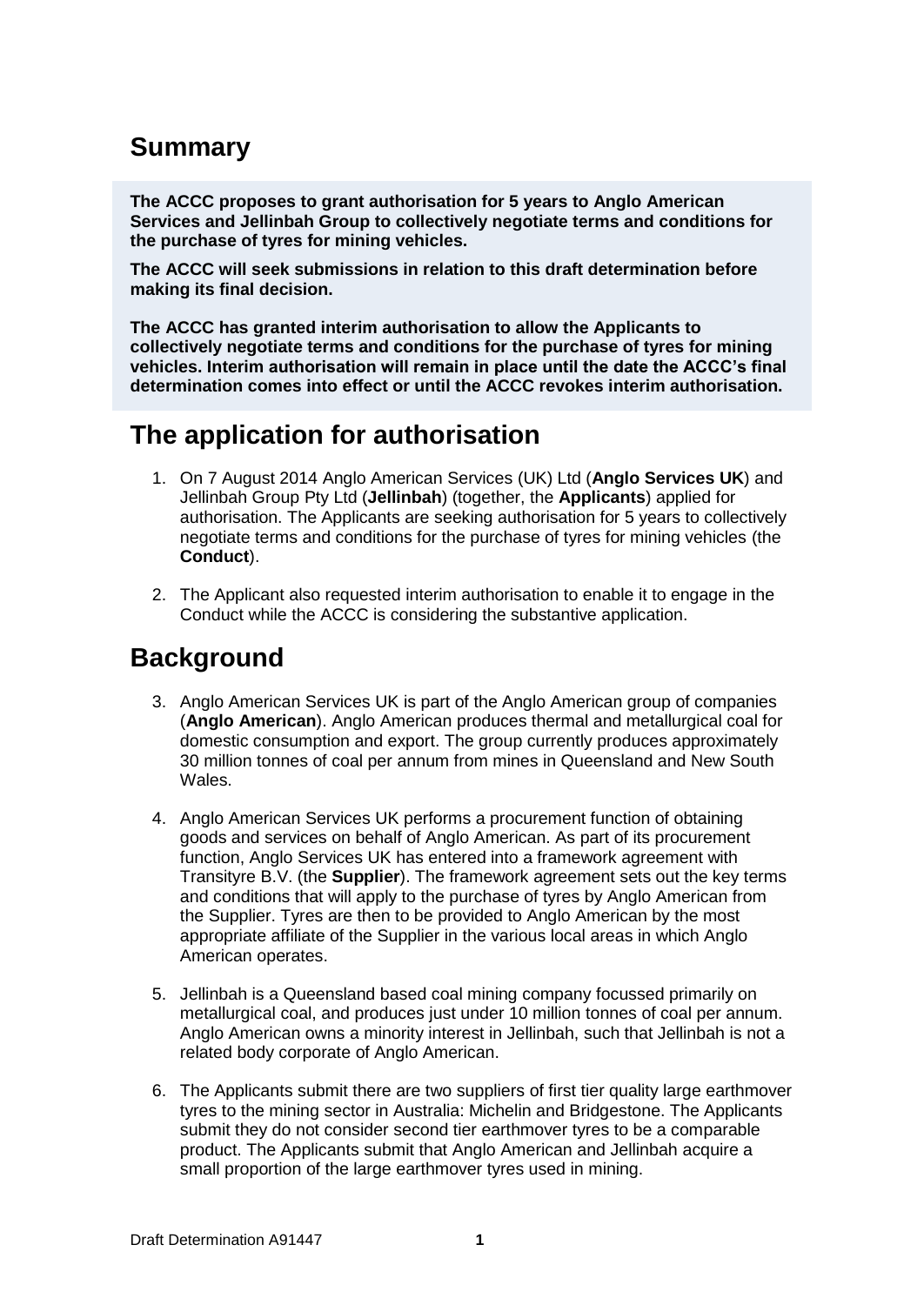# **Conduct**

7. The Applicants propose including Jellinbah as a participating buyer group company in Anglo American Services UK's framework agreement with the Supplier, and entering into an Inter-Company Agreement between themselves. This would allow Jellinbah to purchase tyres on the same terms as if it were part of the Anglo American group. Participation in the Conduct is to be voluntary for all parties, with no boycott proposed.

# **ACCC assessment**

- 8. The ACCC's assessment of the Conduct is in accordance with the relevant net public benefits tests<sup>1</sup> contained in the *Competition and Consumer Act* 2010 (the **CCA**).
- 9. In its assessment of the application the ACCC has taken into account:
	- the application and submissions lodged by the applicant<sup>2</sup>
	- other relevant information available to the ACCC
	- the likely future without the Conduct that is the subject of the authorisation.<sup>3</sup> In particular, the ACCC considers that, absent the Conduct, it is likely that the Applicants would continue to negotiate for and purchase tyres separately;
	- the relevant areas of competition likely to be affected by the Conduct, particularly global competition for the acquisition of large earthmover tyres from manufacturers
	- the 5 year authorisation period requested.

## **Public benefits**

- 10. The ACCC has previously recognised that reduced transaction costs may result from joint acquisition arrangements, by streamlining the negotiation process.
- 11. The ACCC is satisfied based on the information before it that the Conduct is likely to result in some public benefit by reducing transaction costs for the Applicants and the Supplier through removing duplication of negotiation time, and reducing legal, administrative and other costs associated with negotiations.
- 12. The Applicants also submitted that the arrangements would result in public benefits by increasing the certainty of volumes for the supplier, which may allow for more efficient investment in and operation of production and logistics facilities by the Supplier.
- 13. The ACCC does not have sufficient information to be satisfied that this public benefit is likely to result – where Jellinbah's demand is relatively small and it could otherwise enter into a separate contract for the acquisition of tyres.

<sup>1</sup> 1 Subsections 90(5A), 90(5B), 90(6) and 90(7) of the CCA.

<sup>2</sup> Please see the ACCC's Public Register for more details.

<sup>3</sup> For more discussion see paragraphs 5.20-5.23 of the ACCC's Authorisation Guidelines.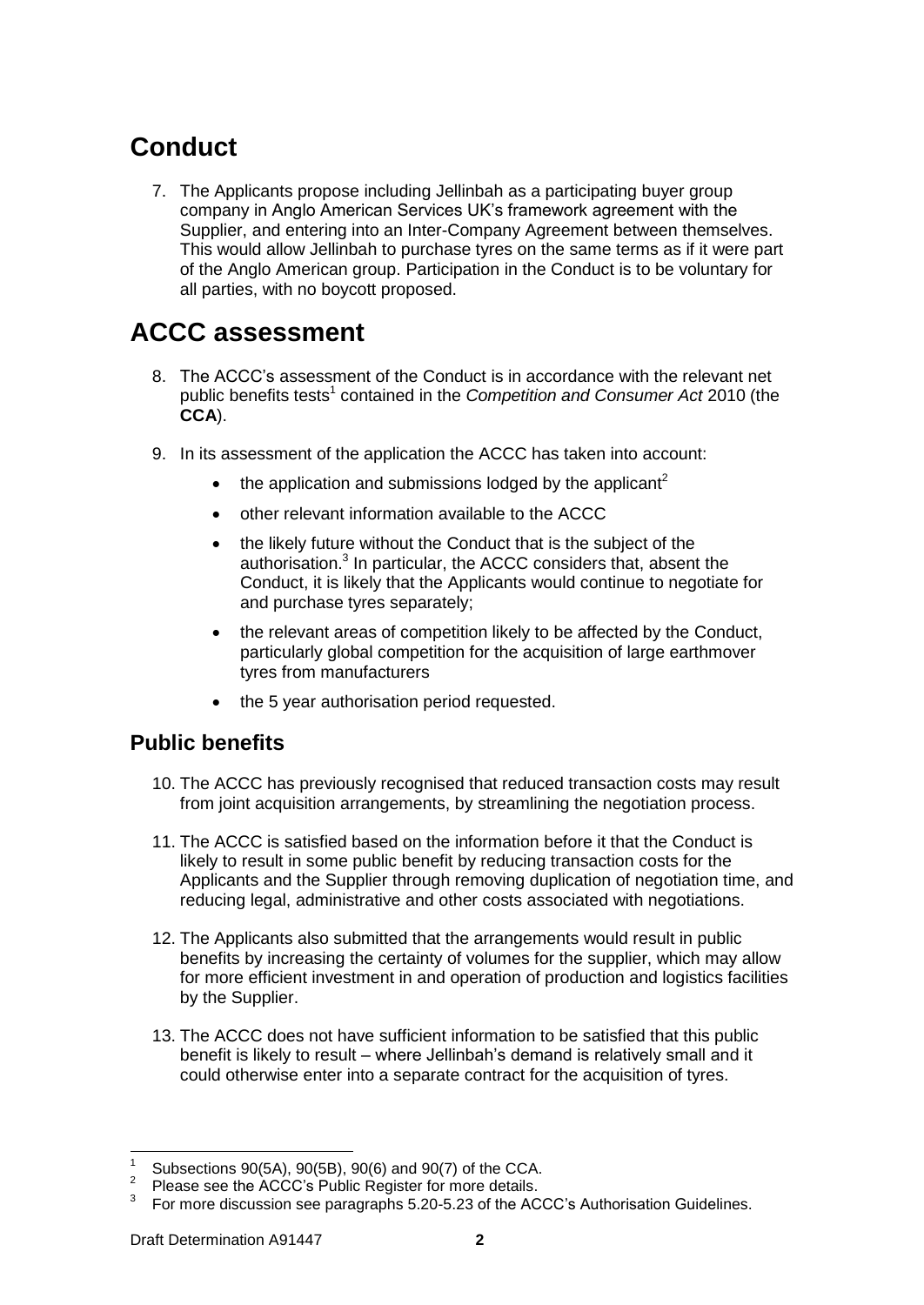## **Public detriments**

- 14. The ACCC considers that the Conduct is likely to result in minimal, if any, detriment since:
	- the Applicants comprise a small proportion of the total number of large earthmoving tyres acquired by mining operations worldwide, and in particular the incremental volume of Jellinbah's tyres to that of Anglo American's is insignificant in global terms
	- the Conduct is voluntary for all parties.

#### **Balance of public benefit and detriment**

15. For the reasons outlined in this draft determination, on balance, the ACCC considers that the Conduct is likely to result in public benefit that would outweigh any public detriment, constituted by any lessening of competition. Accordingly, the ACCC is satisfied that the relevant net public benefit test is met.

### **Length of authorisation**

- 16. The Applicants seek authorisation for a period of 5 years. The Applicants submit this period is appropriate to cover the initial agreement term (which expires at the end of 2017) and the possibility of rolling 1 year extensions, and is conservative in comparison to previous authorisations granted by the ACCC to coal producers for collective bargaining.
- 17. The ACCC generally grants authorisation to collective bargaining arrangements for 3 – 5 years. In the current circumstances, given the length of the agreements involved, the ACCC considers it appropriate to grant authorisation for a period of 5 years.

## **Draft determination**

#### **The application**

- 18. Application A91447 was made using a Form B, under subsection 88(1) and 88(1A) of the CCA. Authorisation is sought to make and give effect to collective negotiations of the terms and conditions for the purchase of tyres for mining vehicles:
- 19. Authorisation is sought as the Conduct may contain a cartel provision or may have the purpose or effect of substantially lessening competition within the meaning of section 45 of the CCA.

#### **The net public benefit test**

20. For the reasons outlined in this draft determination, the ACCC is satisfied, pursuant to sections 90(5A), 90(5B), 90(6) and 90(7) of the CCA, that in all the circumstances the Conduct for which authorisation is sought is likely to result in a public benefit that would outweigh any likely detriment to the public constituted by any lessening of competition arising from the Conduct.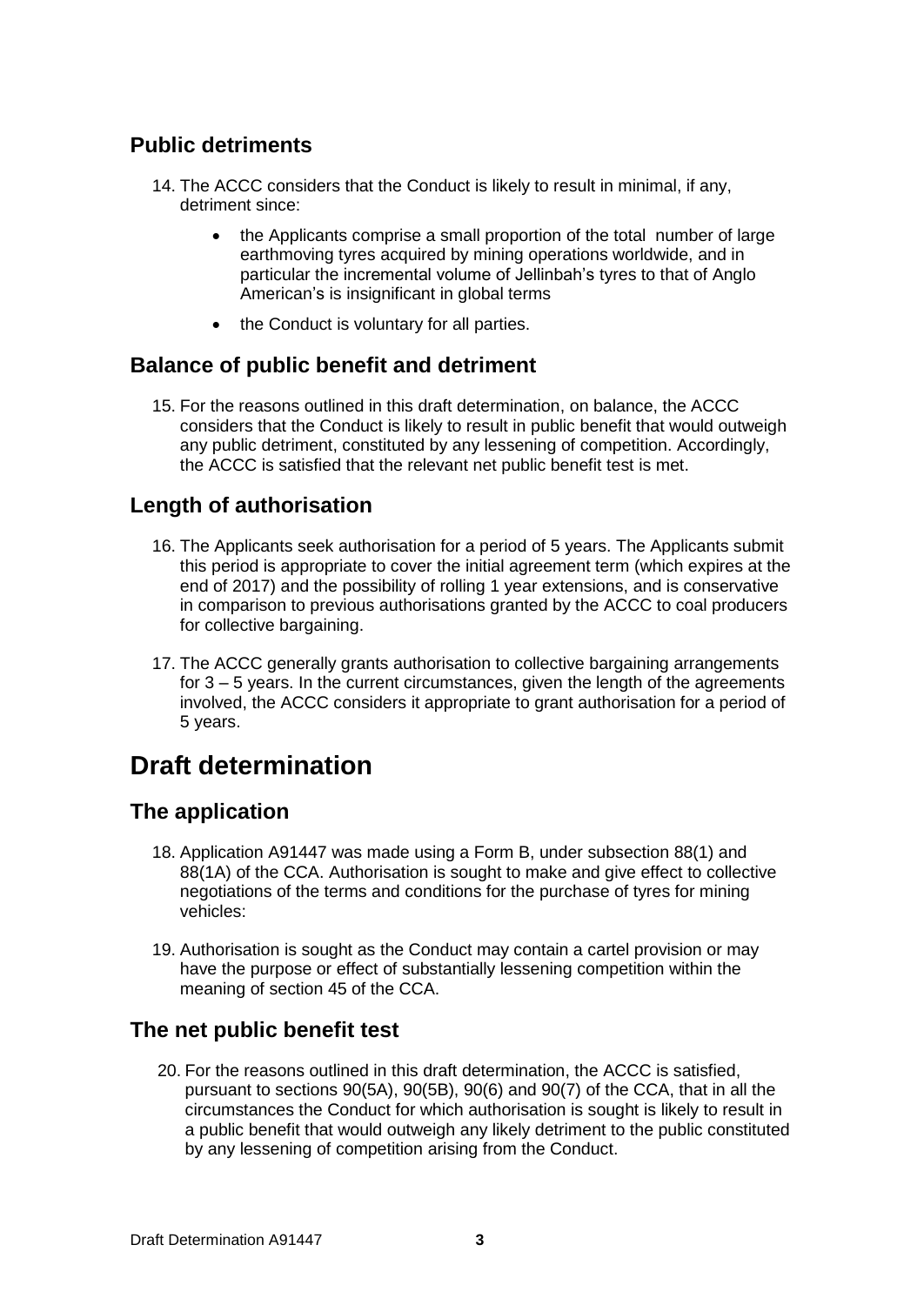## **Conduct which the ACCC proposes to authorise**

- 21. The ACCC proposes to grant authorisation A91447 to Anglo American Services UK and Jellinbah to:
	- collectively discuss and negotiate terms and conditions for the purchase of tyres from Transityre B.V. or its affiliates
	- include Jellinbah as a participating buyer group company to Anglo American Services UK's framework agreement with Transityre B.V. and to enter into an agreement between themselves so that Jellinbah can participate in the purchase of tyres on the same terms as if it were an Anglo American group company
	- enter into and give effect to contracts concerning the purchase of earthmover tyres with Transityre B.V. and its affiliates
	- discuss related matters amongst themselves.

for a period of 5 years.

- 22. To ensure statutory protection from legal action for engaging in the Conduct, it is proposed that authorisation extend to related bodies corporate of Anglo Services UK and Jellinbah, and to any future joint venture participants in one of Jellinbah's mining operations.
- 23. This draft determination is made on 29 October 2014.

#### **Interim authorisation**

- 24. At the time of lodging the application, Anglo American Services UK and Jellinbah requested interim authorisation to collectively negotiate terms and conditions for the purchase of tyres for mining vehicles.
- 25. The ACCC may grant interim authorisation pursuant to section 91(2) of the CCA.
- 26. The Applicants requested interim authorisation on the basis that:
	- the conduct does not involve uncompetitive arrangements
	- there is very little risk of a change to the relevant market if interim authorisation is granted
	- should interim authorisation result in a change to the market, that change is very unlikely to be permanent and the market will be able to return to its pre-interim state should the ACCC refuse to grant authorisation
	- the negotiations provide a benefit to both the Applicants and the supplier and will not harm any party to the transaction.

27. The ACCC considers that: